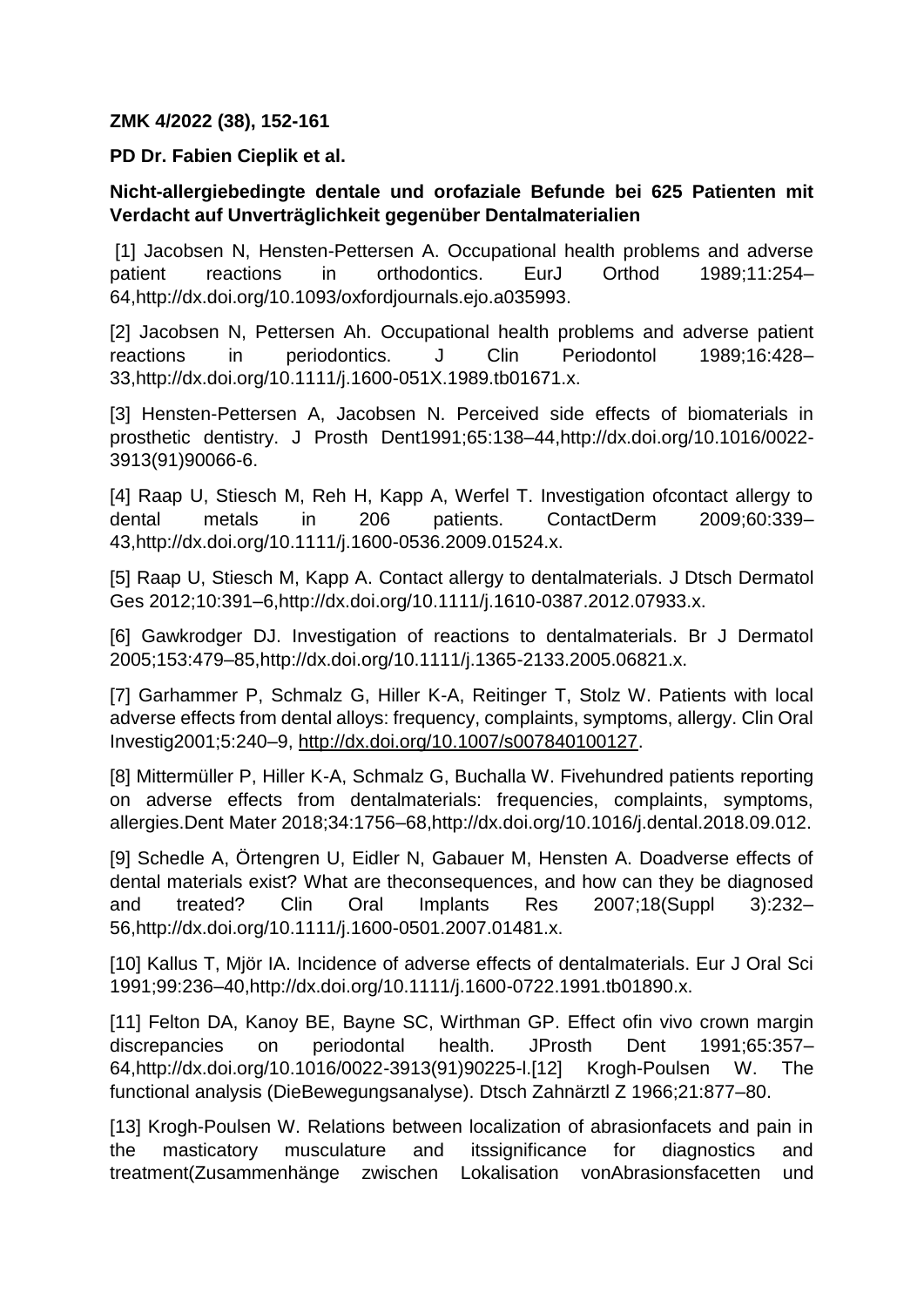Schmerzen in der Kaumuskulaturund deren Bedeutung für Diagnostik und Behandlung).Österr Z Stomatol 1967;64:402–4.

[14] Navazesh M, Kumar SKS, University of Southern CaliforniaSchool of Dentistry. Measuring salivary flow: challenges andopportunities. J Am Dent Assoc 2008;139(Suppl):35S–40S,http://dx.doi.org/10.14219/jada.archive.2008.0353.

[15] Saxer UP, Mühlemann HR. Motivation and education (Motivation und Aufklärung). Schweiz Monatsschr Zahnmed1975;85:905.

[16] Jordan AR, Micheelis W. The Fifth German Oral Health Study (Fünfte Deutsche Mundgesundheitsstudie, DMS V); 2016.

[17] Lygre GB, Gjerdet NR, Grønningsaeter AG, Björkman L. Reporting on adverse reactions to dentalmaterials—intraoral observations at a clinical follow-up.Commun Dent Oral Epidemiol 2003;31:200–6,http://dx.doi.org/10.1034/j.1600- 0528.2003.00037.x.

[18] Lynde CB, Grushka M, Walsh SRA. Burning mouth syndrome: patch test results from a large case series. J Cutan Med Surg 2014;18:174–9, [http://dx.doi.org/10.2310/7750.2013.13096.](http://dx.doi.org/10.2310/7750.2013.13096)

[19] Scott A, Egner W, Gawkrodger DJ, Hatton PV, Sherriff M, vanNoort R, et al. The national survey of adverse reactions todental materials in the UK: a preliminary study by the UKadverse reactions reporting project. Br Dent J 2004;196:471– 7,http://dx.doi.org/10.1038/sj.bdj.4811176.[20] Langworth S, Björkman L, Elinder C-G, Järup L, Savlin P.Multidisciplinary examination of patients with illnessattributed to dental fillings. J Oral Rehabil 2002;29:705–13,http://dx.doi.org/10.1046/j.1365- 2842.2002.00963.x.[21] Meurman JH, Tarkkila L, Tiitinen A. The menopause and oralhealth. Maturitas 2009;63:56– 62,http://dx.doi.org/10.1016/j.maturitas.2009.02.009.[22] Tillberg A, Berglund A, Mårell L, Bergdahl J, Eriksson N,Lindén G, et al. Changes in health over time in patients withsymptoms allegedly caused by their dental restorativematerials. Commun Dent Oral Epidemiol 2005;33:427–37,http://dx.doi.org/10.1111/j.1600-0528.2005.00240.x.

[23] Tillberg A, Mårell L, Berglund A, Eriksson N. Replacement ofrestorations in subjects with symptoms associated withdental restorations; a follow-up study. Eur J Oral Sci2008;116:362–8,http://dx.doi.org/10.1111/j.1600-0722.2008.00553.x.

[24] Trombelli L, Farina R, Silva CO, Tatakis DN. Plaque-inducedgingivitis: case definition and diagnostic considerations. JClin Periodontol 2018;45(Suppl 20):S44– 67,http://dx.doi.org/10.1111/jcpe.12939.

[25] Aarabi G, Reissmann DR, Seedorf U, Becher H, Heydecke G, Kofahl C. Oral health and access to dental care—acomparison of elderly migrants and non-migrants inGermany. Ethn Health 2018;23:703– 17,http://dx.doi.org/10.1080/13557858.2017.1294658.

[26] Vamnes JS, Lygre GB, Grønningsaeter AG, Gjerdet NR. Fouryears of clinical experience with an adverse reaction unit fordental biomaterials. Commun Dent Oral Epidemiol2004;32:150–7,http://dx.doi.org/10.1111/j.0301-5661.2004.00148.x.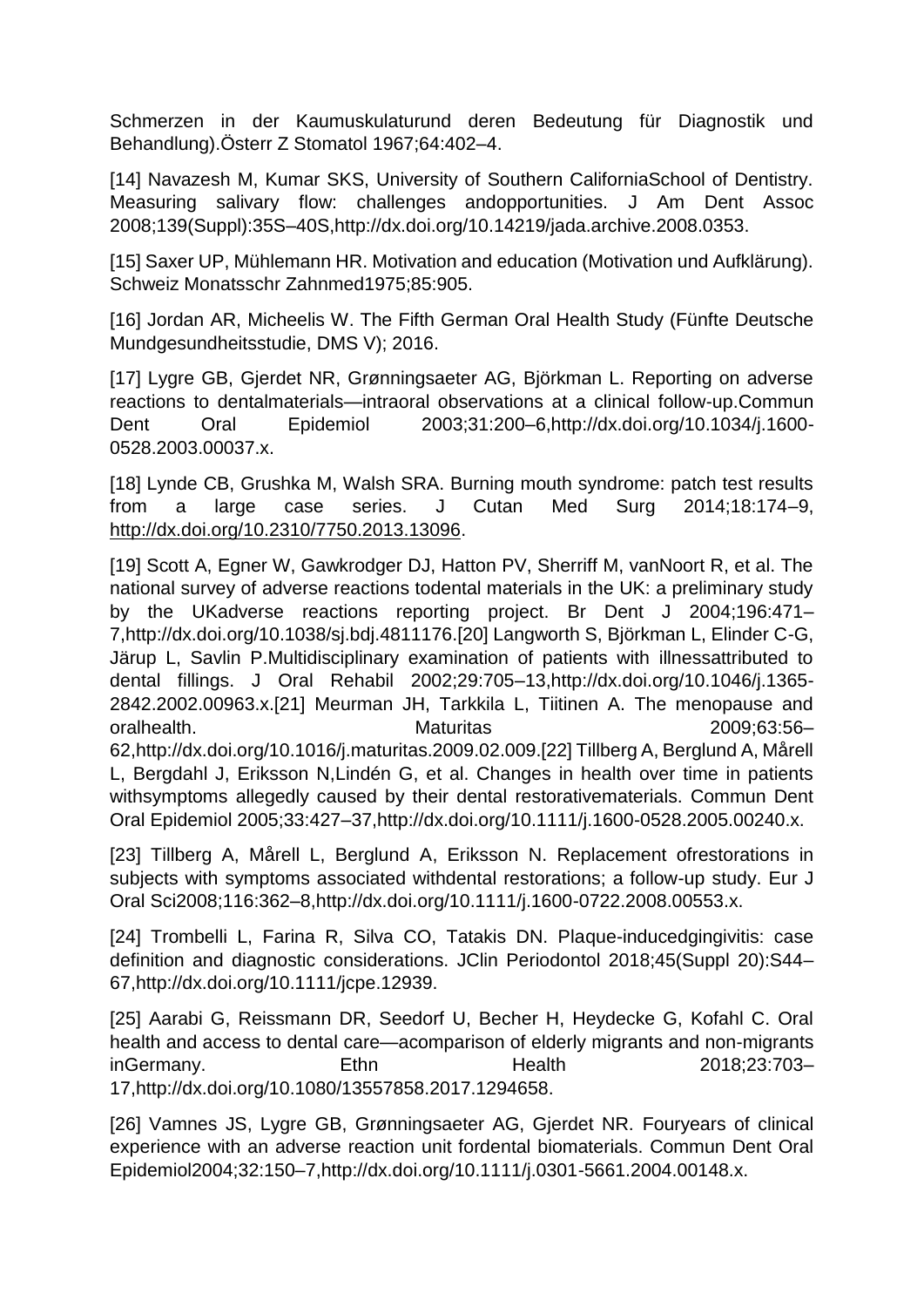[27] Klein B, Thoppay JR, De Rossi SS, Ciarrocca K. Burningmouth syndrome. Dermatol Clin 2020;38:477–83,http://dx.doi.org/10.1016/j.det.2020.05.008.

[28] Fark T, Hummel C, Hähner A, Nin T, Hummel T. Characteristics of taste disorders. Eur Arch Otorhinolaryngol2013;270:1855–60,http://dx.doi.org/10.1007/s00405-012- 2310-2.

[29] Kolkka-Palomaa M, Jääskeläinen SK, Laine MA, Teerijoki-Oksa T, Sandell M, Forssell H. Pathophysiology ofprimary burning mouth syndrome with special focus ontaste dysfunction: a review. Oral Dis 2015;21:937– 48,http://dx.doi.org/10.1111/odi.12345.

[30] Verhulst MJL, Loos BG, Gerdes VEA, Teeuw WJ. Evaluating allpotential oral complications of diabetes mellitus. FrontEndocrinol 2019;10:56,http://dx.doi.org/10.3389/fendo.2019.00056.

[31] Scully C, Bagan J-V. Adverse drug reactions in the orofacialregion. Crit Rev Oral Biol Med 2004;15:221–39,http://dx.doi.org/10.1177/154411130401500405.

[32] Nederfors T, Isaksson R, Mörnstad H, Dahlöf C. Prevalence ofperceived symptoms of dry mouth in an adult Swedishpopulation—relation to age, sex and pharmacotherapy Commun Dent Oral Epidemiol 1997;25:211–6, http://dx.doi.org/10.1111/j.1600-0528.1997.tb00928.x.

[33] Eveson JW. Xerostomia. Periodontol 2000 2008;48:85– 91,http://dx.doi.org/10.1111/j.1600-0757.2008.00263.x.

[34] Mårell L, Bergdahl J, Tillberg A, Stenberg B, Berglund A. Psychological symptoms and self-image of patients withcomplaints attributed to dental restorative materials. ClinOral Investig 2019;23:2805–11,http://dx.doi.org/10.1007/s00784-018-2707-4.

[35] Türp JC, Schindler HJ. Screening for temporomandibulardisorders A sensible approach? Schmerz 2020;34:13–20,http://dx.doi.org/10.1007/s00482-019-00432-1.

36] Kim Y, Kim Il H, Kho HS. Characteristics of men andpremenopausal women with burning mouth symptoms: acase–control study. Headache 2014;54:888– 98,http://dx.doi.org/10.1111/head.12338.

[37] Jiménez-Silva A, Pe˜na-Durán C, Tobar-Reyes J,Frugone-Zambra R. Sleep and awake bruxism in adults andits relationship with temporomandibular disorders: asystematic review from 2003 to 2014. Acta Odontol Scand2017;75:36– 58,http://dx.doi.org/10.1080/00016357.2016.1247465.

[38] De Luca Canto G, Singh V, Bigal ME, Major PW, Flores-Mir C. Association between tension-type headache and migrainewith sleep bruxism: a systematic review. Headache2014;54:1460–9, [http://dx.doi.org/10.1111/head.12446.](http://dx.doi.org/10.1111/head.12446)

[39] Mundt T, Mack F, Schwahn C, Bernhardt O, Kocher T, Biffar R.Association between sociodemographic, behavioral, andmedical conditions and signs of temporomandibulardisorders across gender: results of the study of health inPomerania (SHIP-0). Int J Prosthodont 2008;21:141–8.

[40] Gesch D, Bernhardt O, Alte D, Kocher T, John U, Hensel E. Malocclusions and clinical signs or subjective symptoms oftemporomandibular disorders (TMD) in adults.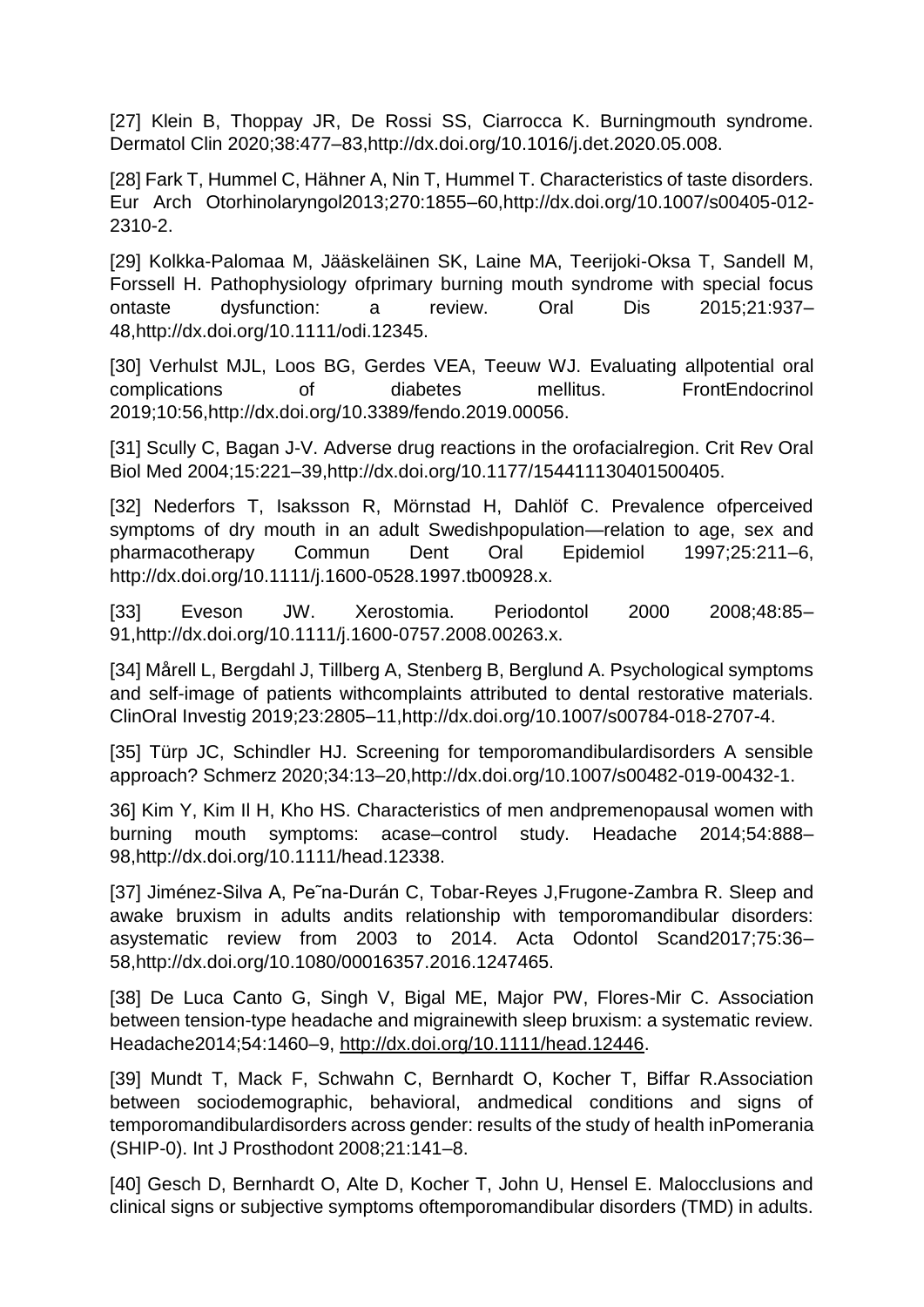Results ofthe population-based Study of Health in Pomerania (SHIP). JOrofac Orthop 2004;65:88–103,http://dx.doi.org/10.1007/s00056-004-0338-7.

[41] Shulman JD, Beach MM, Rivera-Hidalgo F. The prevalence oforal mucosal lesions in U.S. adults: data from the thirdnational health and nutrition examination survey,1988–1994. J Am Dent Assoc 2004;135:1279– 86,http://dx.doi.org/10.14219/jada.archive.2004.0403.

[42] Cerchiari DP, de Moricz RD, Sanjar FA, Rapoport PB, MorettiG, Guerra MM. Burning mouth syndrome: etiology. Braz JOtorhinolaryngol 2006;72:419– 23,http://dx.doi.org/10.1016/s1808-8694(15)30979-4.

[43] Picciani B, Santos V de C, Teixeira-Souza T, Izahias LM, CurtyÁ, Avelleira JC, et al. Investigation of the clinical features ofgeographic tongue: unveiling its relationship with oralpsoriasis. Int J Dermatol 2017;56:421–7,http://dx.doi.org/10.1111/ijd.13460.

[44] González-Moles MÁ, Warnakulasuriya S, González-Ruiz I,González-Ruiz L, Ayén Á, Lenouvel D, et al. Worldwideprevalence of oral lichen planus: a systematic review andmeta-analysis. Oral Dis 2020,http://dx.doi.org/10.1111/odi.13323.

[45] Li C, Tang X, Zheng X, Ge S, Wen H, Lin X, et al. Globalprevalence and incidence estimates of oral lichen planus: asystematic review and meta-analysis. JAMA Dermatol2020;156:172–81,http://dx.doi.org/10.1001/jamadermatol.2019.3797.

[46] Scully C, Beyli M, Ferreiro MC, Ficarra G, Gill Y, Griffiths M,et al. Update on oral lichen planus: etiopathogenesis andmanagement. Crit Rev Oral Biol Med 1998;9:86– 122,http://dx.doi.org/10.1177/10454411980090010501.

[47] Alrashdan MS, Cirillo N, McCullough M, Oral lichen planus; aliterature review and update. Arch Dermatol Res2016;308:539–51,http://dx.doi.org/10.1007/s00403-016- 1667-2.

[48] Vilar-Villanueva M, Gándara-Vila P, Blanco-Aguilera E, Otero-Rey EM, Rodríguez-Lado L, García-García A, et al.Psychological disorders and quality of life in oral lichenplanus patients and a control group. Oral Dis2019;25:1645–51, http://dx.doi.org/10.1111/odi.13106.[49] Müller N, Pröschel P. Crown margin and periodontal reaction(Kronenrand und parodontale Reaktion). Dtsch Zahnärztl Z1994;49:30–6.

[50] Knoernschild KL, Campbell SD. Periodontal tissue responsesafter insertion of artificial crowns and fixed partial dentures.J Prosth Dent 2000;84:492– 8,http://dx.doi.org/10.1067/mpr.2000.110262.

[51] Donath K, Roth K. Histologic-morphometric studies todetermine the cervical marginal fit of single and ponticcrowns (Histologisch-morphometrische Studie zurBestimmung des zervikalen Randschlusses von Einzel-undPfeilerkronen). Z Stomatol 1987;84:53–73.

[52] Cifuentes M, Davari P, Rogers RS. Contact stomatitis. ClinDermatol 2017;35:435– 40,http://dx.doi.org/10.1016/j.clindermatol.2017.06.007.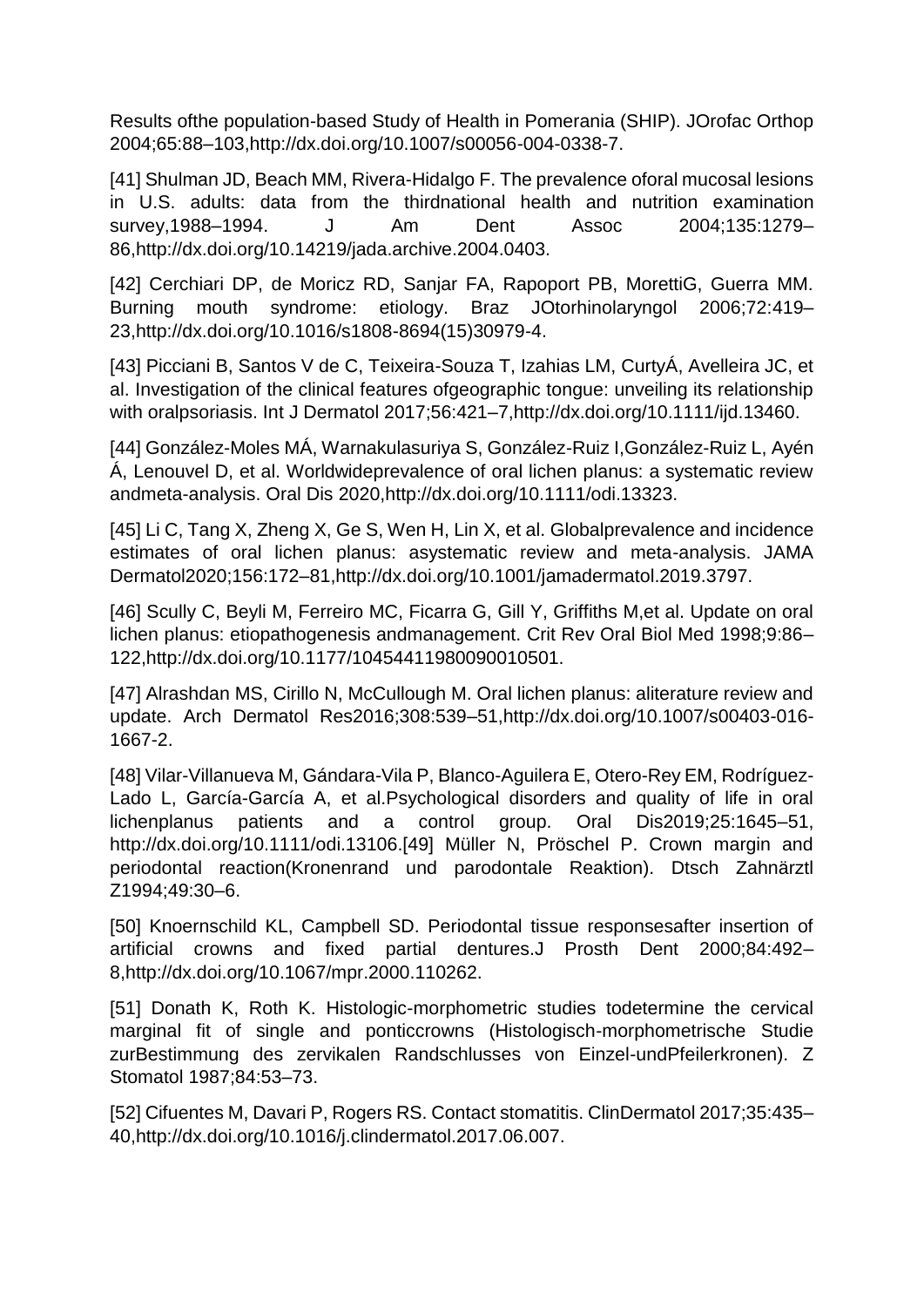[53] Imam Al H, Özhayat EB, Benetti AR, Pedersen AML, Gotfredsen K. Oral healthrelated quality of life andcomplications after treatment with partial removable dentalprosthesis. J Oral Rehabil 2016;43:23–30,http://dx.doi.org/10.1111/joor.12338.

[54] GBD 2017 Oral Disorders Collaborators, Bernabé E, MarcenesW, Hernandez CR, Bailey J, Abreu LG, et al. Global, regional, and national levels and trends in burden of oral conditionsfrom 1990 to 2017: a systematic analysis for the globalburden of disease 2017 study. J Dent Res 2020;99:362– 73,http://dx.doi.org/10.1177/0022034520908533.

[55] James SL, Abate D, Abate KH, Abay SM, Abbafati C, Abbasi N, et al. Global, regional, and national incidence, prevalence,and years lived with disability for 354 diseases and injuriesfor 195 countries and territories, 1990–2017: a systematicanalysis for the global burden of disease study 2017. Lancet2018;392:1789–858,http://dx.doi.org/10.1016/S0140-6736(18)32279-7.

[56] Gendreau L, Loewy ZG. Epidemiology and etiology ofdenture stomatitis. J Prosthodont 2011;20:251–60,http://dx.doi.org/10.1111/j.1532-849X.2011.00698.x.

[57] Hahnel S, Schwarz S, Zeman F, Schäfer L, Behr M. Prevalenceof xerostomia and hyposalivation and their association withquality of life in elderly patients in dependence on dentalstatus and prosthetic rehabilitation: a pilot study. J Dent2014;42:664–70, [http://dx.doi.org/10.1016/j.jdent.2014.03.003.](http://dx.doi.org/10.1016/j.jdent.2014.03.003)

[58] Barbe AG. Medication-induced xerostomia andhyposalivation in the elderly: culprits, complications, andmanagement. Drugs Aging 2018;35:877–85, http://dx.doi.org/10.1007/s40266-018-0588-5.

[59] Flink H, Bergdahl M, Tegelberg A, Rosenblad A, Lagerlöf F. Prevalence of hyposalivation in relation to general health, body mass index and remaining teeth in different agegroups of adults. Commun Dent Oral Epidemiol2008;36:523– 31,http://dx.doi.org/10.1111/j.1600-0528.2008.00432.x.

[60] Schmalz G, Garhammer P. Biological interactions of dentalcast alloys with oral tissues. Dent Mater 2002;18:396–406,http://dx.doi.org/10.1016/s0109- 5641(01)00063-x

.[61] Taylor TD, Morton TH. Ulcerative lesions of the palateassociated with removable partial denture castings. J ProsthDent 1991;66:213– 21,http://dx.doi.org/10.1016/s0022-3913(05)80050-2.

[62] Garhammer P, Schmalz G, Hiller K-A, Reitinger T. Metalcontent of biopsies adiacent to dental cast alloys. Clin Orald  $e$  n t a  $l$  m a t  $e$  r i a  $l$  s 3 7 ( 2 0 2 1 ) 1402– 1415 **1415** Investig 2003;7:92–7,http://dx.doi.org/10.1007/s00784-003-0204-9.

[63] Garhammer P, Hiller K-A, Reitinger T, Schmalz G. Metalcontent of saliva of patients with and without metalrestorations. Clin Oral Investig 2004;8:238– 42,http://dx.doi.org/10.1007/s00784-004-0281-4.

[64] Petoumenou E, Arndt M, Keilig L, Reimann S, Hoederath H, Eliades T, et al. Nickel concentration in the saliva of patientswith nickel-titanium orthodontic appliances. Am J OrthodDentofacial Orthop 2009;135:59– 65,http://dx.doi.org/10.1016/j.ajodo.2006.12.018. View publication stats